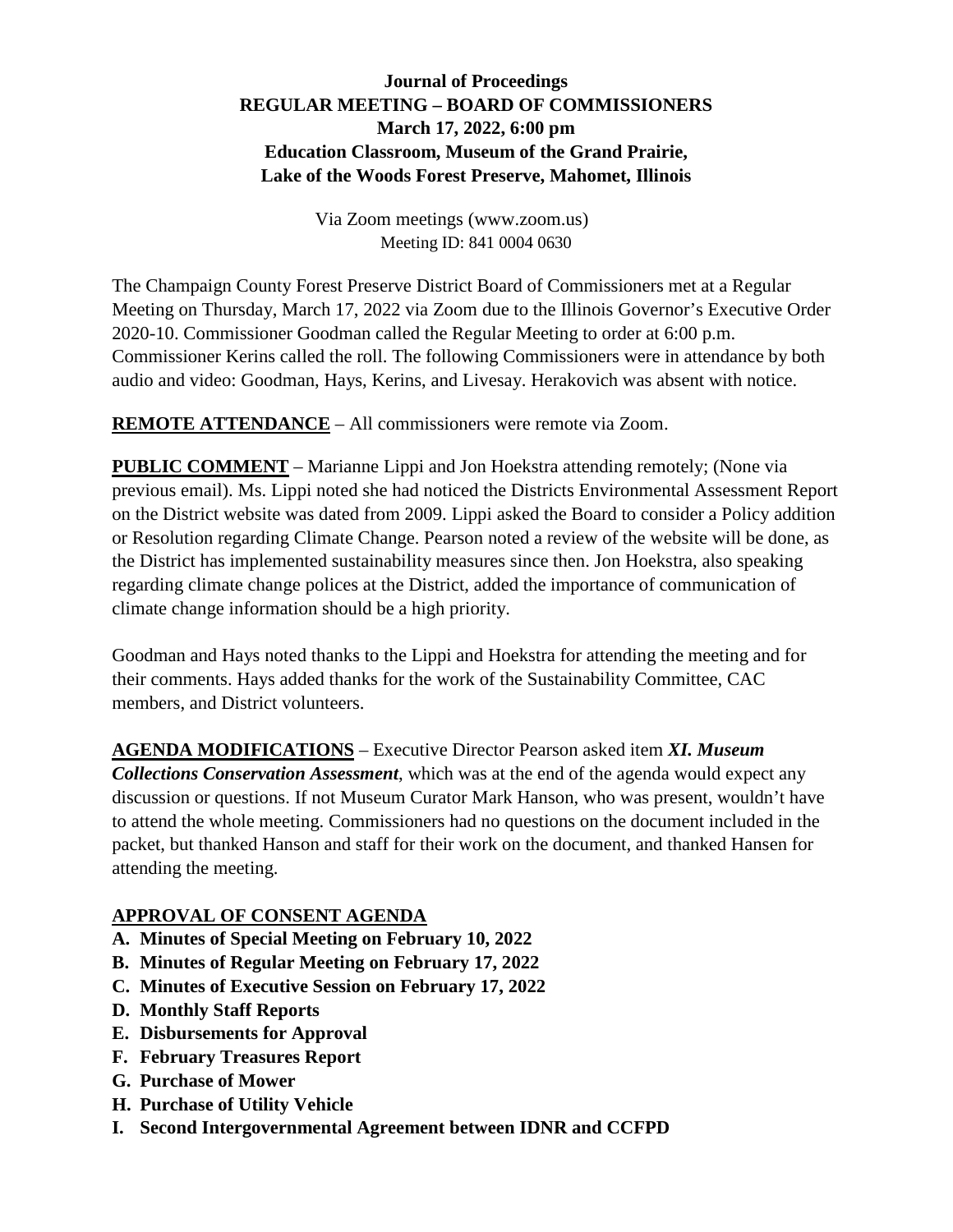#### **Regular Meeting March 17, 2022 Page 2 of 4**

### Commissioner Kerins made a motion to approve the consent agenda (Items  $A - I$ ). Commissioner Hays seconded. Commissioner Kerins amended motion to approve consent agenda A-F and H and I, and remove Item G. Purchase of Mower from the consent agenda. Commissioner Hays seconded. A roll call vote was taken. The following commissioners voted "yes": Goodman, Hays, Kerins and Livesay. Motion carried. It was noted Item G would be placed at the beginning of New Business.

# **COMMISSIONERS REPORT**

## **A. Forest Preserve Friends Foundation**

Commissioner Livesay reported she had been unable to attend the last meeting, but Goodman was able to attend in her place. Notes forwarded to her by Pearson advised a quorum wasn't present, but discussion included the endowment process. Goodman stated he enjoyed attending, and was glad to have one on one time with the committee.

## **B. Citizens Advisory Committee**

Commissioner Hays noted the FPFF president attended their last meeting, and received a warm welcome. Also, Sue Gallo, District Volunteer Coordinator, gave an overview of volunteer activities. Hays also reported the Hazen Bridge Committee is being led by Roger Digges, and also noted thanks for the January CAC minutes that were included in the Board packet.

## **C. Commissioner Comments**

Commissioners cited the following items from staff reports and observations:

- Basics of Land Acquisition webinar training
- Golf updates
- Volunteer activities
- Legislative Conference
- Willow Pond updates
- Lake of the Woods spillway updates
- Buffalo Trace off trail areas
- Cyber security
- FPFF & CAC reports
- IDOT/KRT
- Education Programs
- Collaboration between departments and staff working with other like agencies

Commissioners also commended the work of all District staff as noted in the staff reports.

# **STAFF REPORTS**

**A. Executive Director Announcements** – Pearson noted no additions to her report that was included in the packet.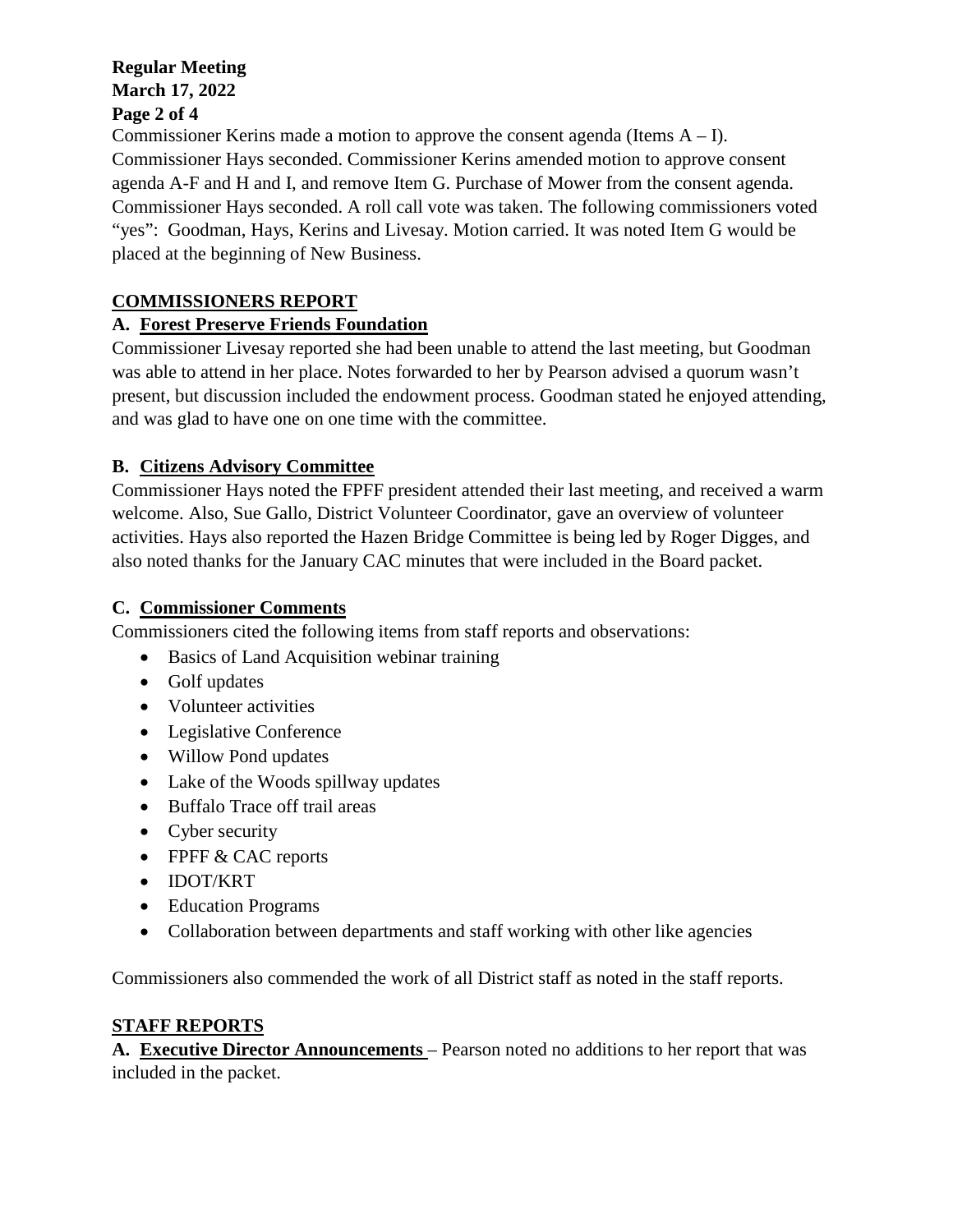#### **NEW BUSINESS**

#### **G. Purchase of Mower**

Commissioner Kerins moved the Board of Commissioners first reject the lowest bid from Birkey's Farm Store for Twenty Thousand Three Hundred Forty and 00/100 (\$20,340.00). Staff then requests the Board of Commissioners approve the bid for purchase of a commercial mower for Middle Fork River Forest Preserve from AHW LLC for **Twenty-Five Thousand Three Hundred Sixty-Nine and 00/100 (\$25,369.00).** Commissioner Livesay seconded. District Planner, Bridgette Moen, noted the lowest bid did not meet the minimum specifications in the bid. A roll call vote was taken. The following commissioners voted "yes": Goodman, Hays, Kerins, and Livesay.

#### **A. Purchase of Simulator**

Commissioner Livesay moved the Board approve the purchase of the Simulator in a Box-Birdie Plus Package – from Foresight Sports for the amount of Seventeen Thousand Four Hundred Forty-Nine (\$17,449). Commissioner Kerins seconded. A roll call vote was taken. The following commissioners voted "yes": Goodman, Hays, Kerins, and Livesay.

#### **B. Irrigation Head Replacement**

Commissioner Kerins moved the Board approve the bid for the Lake of the Woods Golf Course Irrigation Head Replacement project from Commercial Irrigation & Turf, located in East Peoria, IL for Eighty-Seven Thousand Five Hundred Dollars (\$87,500). Commissioner Livesay seconded. Kerins asked about additional work needed to repair/replace the golf course irrigation system. Daab clarified that this year's request was for only half of the irrigation's heads, and next year they would plan to ask for the other half. Golf Course Superintendent, Joie Torres, added that once these irrigation heads were all replaced that it would just be the underground system that had not seen significant improvements. A roll call vote was taken. The following commissioners voted "yes": Goodman, Hays, Kerins, and Livesay.

#### **C. Resolution 2022-06: Easement and License Agreement Request Policy**

Commissioner Livesay moved the Board approved Resolution 2022-06 amending the Easement Request Policy and retitling it to the Easement and License Agreement Request Policy. Commissioner Kerins seconded. Hays asked for clarification regarding the licensing requirements. Pearson advised this request is for agreements for use of land, not so much for vending. Moen noted this document will also help with IDOT transactions. A roll call vote was taken. The following commissioners voted "yes": Goodman, Hays, Kerins, and Livesay.

#### **D. Resolution 2022-07: KRT License Agreement Request**

Commissioner Livesay moved the Board approve a license agreement with Mr. Eugene O'Neil to utilize land north of the Kickapoo Rail Trail seasonally to access farm fields,